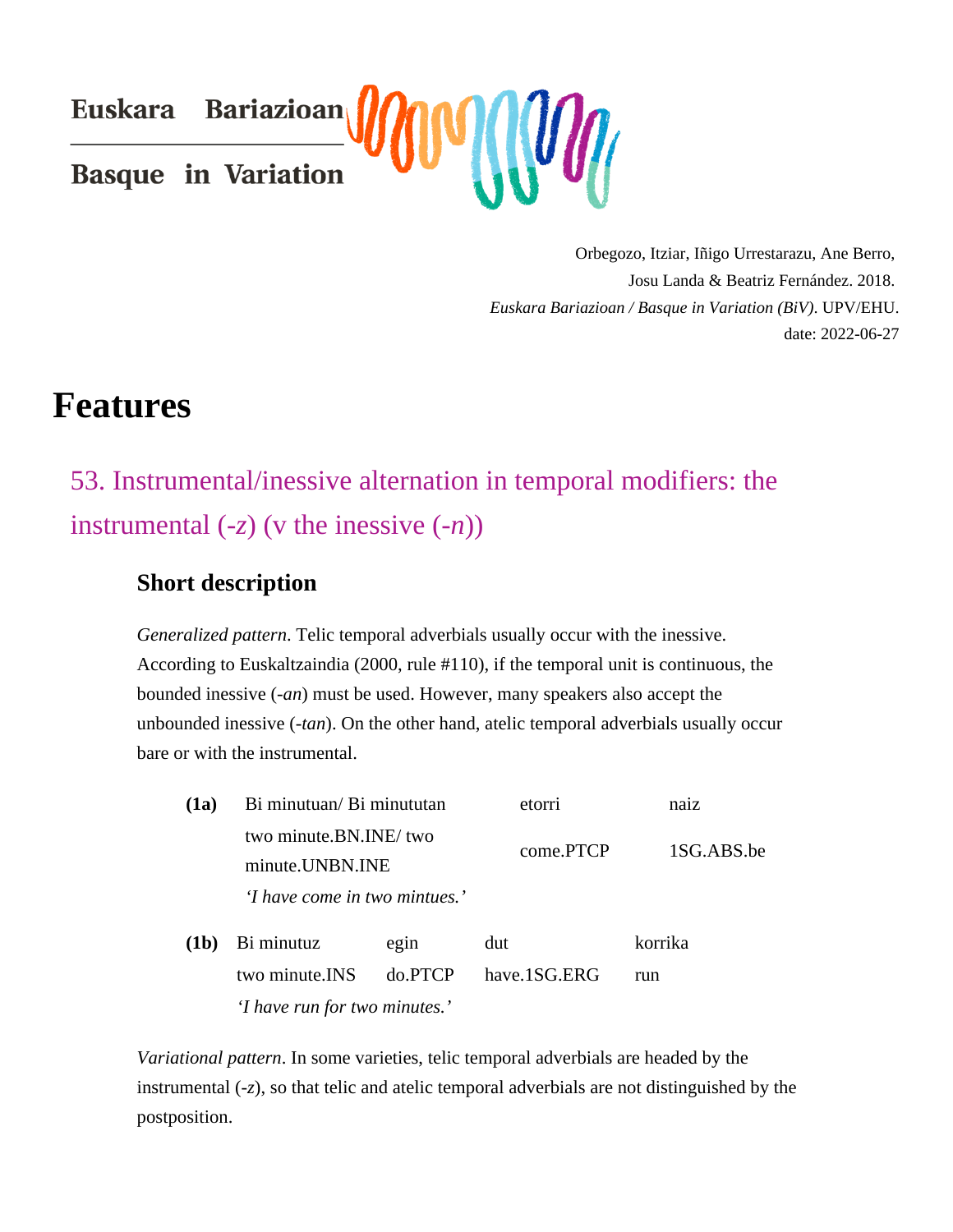- (2a) Bi minutuz etorri naiz two minute.INS come.PTCP 1SG.ABS.be 'I have come in two mintues.'
- (2b) Bi minutuz egin dut korrika two minute.INS do.PTCP have.1SG.ERG run 'I have run for two minutes.'

Reported innorth-eastern varieties.

Chapter: Postpositions (Locatives)

Keywords: aspect, locatives, modifiers, postpositions, telicity, temporal adverbials

References:

Euskaltzaindia. 2000 Hiztegi Batua Bilbo: Euskaltzaindia.

#### Answers

| BiV<br>code  | Town                | <b>Dialect</b>                 | Value | Contributor            |
|--------------|---------------------|--------------------------------|-------|------------------------|
| N-ari        | Arizkun<br>(Baztan) | Navarrese Basque               | Yes   | Pello Salaburu         |
| L-lar        | Larresoro           | Navarrese-<br>Lapurdian Basque | Yes   | Céline Mounole         |
| NB-ora       | Oragarre            | Navarrese-<br>Lapurdian Basque | Yes   | Itxaro Borda           |
| Z-urd        | Urdiñarbe           | Zuberoan Basque                | Yes   | Maider Bedaxagar       |
| $L$ -zib     | Ziburu              | Navarrese-<br>Lapurdian Basque | Yes   | <b>Maitena Duhalde</b> |
| A-ara        | Aramaio             | Western Basque                 | No    | Txipi Ormaetxea        |
| N-arb        | Arbizu              | Navarrese Basque               | No.   | Juanjo Olasagarre      |
| <b>B-art</b> | Artea               | Western Basque                 | No.   | Igor Estankona         |
| G-azp        | Azpeitia            | <b>Central Basque</b>          | No    | Patxi Goenaga          |

#### (2a) Bi minutuz etorri naiz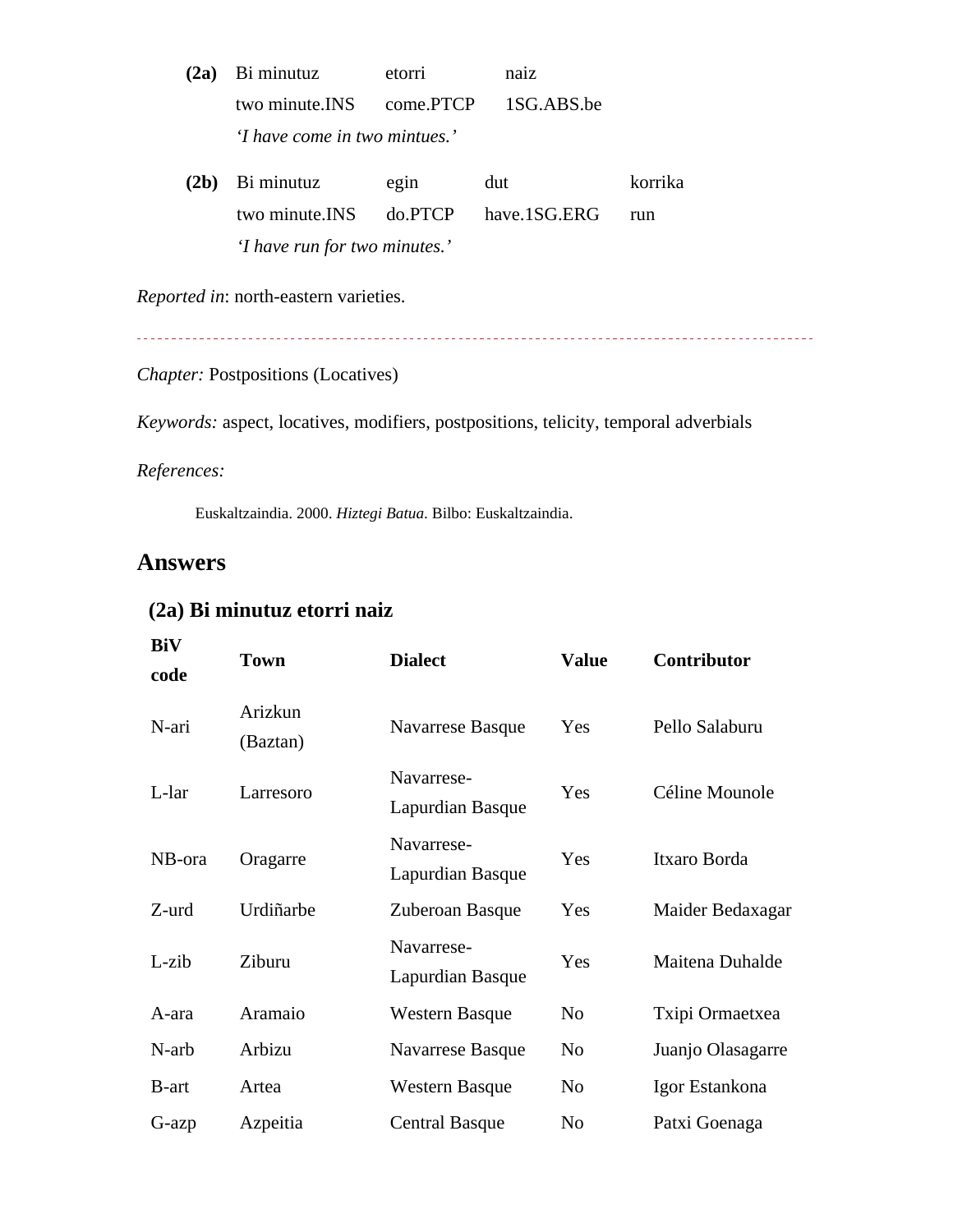| G-bei        | Beizama                 | <b>Central Basque</b> | N <sub>o</sub> | Lourdes Otaegi            |
|--------------|-------------------------|-----------------------|----------------|---------------------------|
| G-ber        | Bergara                 | <b>Western Basque</b> | N <sub>o</sub> | <b>Alexander Artzelus</b> |
| G-elg        | Elgoibar                | <b>Western Basque</b> | N <sub>o</sub> | Ane Odria                 |
| G-ert        | Errenteria              | <b>Central Basque</b> | N <sub>o</sub> | Aritz Irurtzun            |
| N-elk        | Etxaleku<br>(Imotz)     | <b>Central Basque</b> | N <sub>o</sub> | Imotz                     |
| B-ger        | Gernika                 | <b>Western Basque</b> | N <sub>o</sub> | Alaine<br>Barruetabeña    |
| B-get        | Getxo                   | <b>Western Basque</b> | N <sub>o</sub> | Xabier Bilbao             |
| N-goi        | Goizueta                | Navarrese Basque      | N <sub>o</sub> | Juan Jose Zubiri          |
| G-her        | Hernani                 | <b>Central Basque</b> | N <sub>o</sub> | Eñaut Agirre              |
| G-iru        | Irun                    | <b>Central Basque</b> | N <sub>o</sub> | Ricardo Etxepare          |
| G-its        | Itsasondo               | <b>Central Basque</b> | N <sub>o</sub> | Urtzi Etxeberria          |
| <b>B-lek</b> | Lekeitio                | <b>Western Basque</b> | N <sub>o</sub> | Arantzazu<br>Elordieta    |
| B-loi        | Loiu                    | <b>Western Basque</b> | N <sub>o</sub> | Oihana Astobieta          |
| B-mab        | Mallabia                | <b>Western Basque</b> | N <sub>o</sub> | Koldo Zuazo               |
| N-mez        | Mezkiritz<br>(Erroibar) | Navarrese Basque      | N <sub>o</sub> | Orreaga Ibarra            |
| B-mun        | Mungia                  | <b>Western Basque</b> | N <sub>o</sub> | Miren Ibarluzea           |
| B-otx        | Otxandio                | <b>Western Basque</b> | N <sub>o</sub> | Xabier Burgete            |
|              |                         |                       |                |                           |

### **(2b) Bi minutuz egin dut korrika**

| <b>BiV</b><br>code | <b>Town</b>         | <b>Dialect</b>        | <b>Value</b> | <b>Contributor</b> |
|--------------------|---------------------|-----------------------|--------------|--------------------|
| N-ari              | Arizkun<br>(Baztan) | Navarrese Basque      | Yes          | Pello Salaburu     |
| G-bei              | Beizama             | <b>Central Basque</b> | Yes          | Lourdes Otaegi     |
| G-ber              | Bergara             | <b>Western Basque</b> | Yes          | Alexander Artzelus |
| G-ert              | Errenteria          | <b>Central Basque</b> | Yes          | Aritz Irurtzun     |
| $N$ -el $k$        | Etxaleku<br>(Imotz) | <b>Central Basque</b> | Yes          | Imotz              |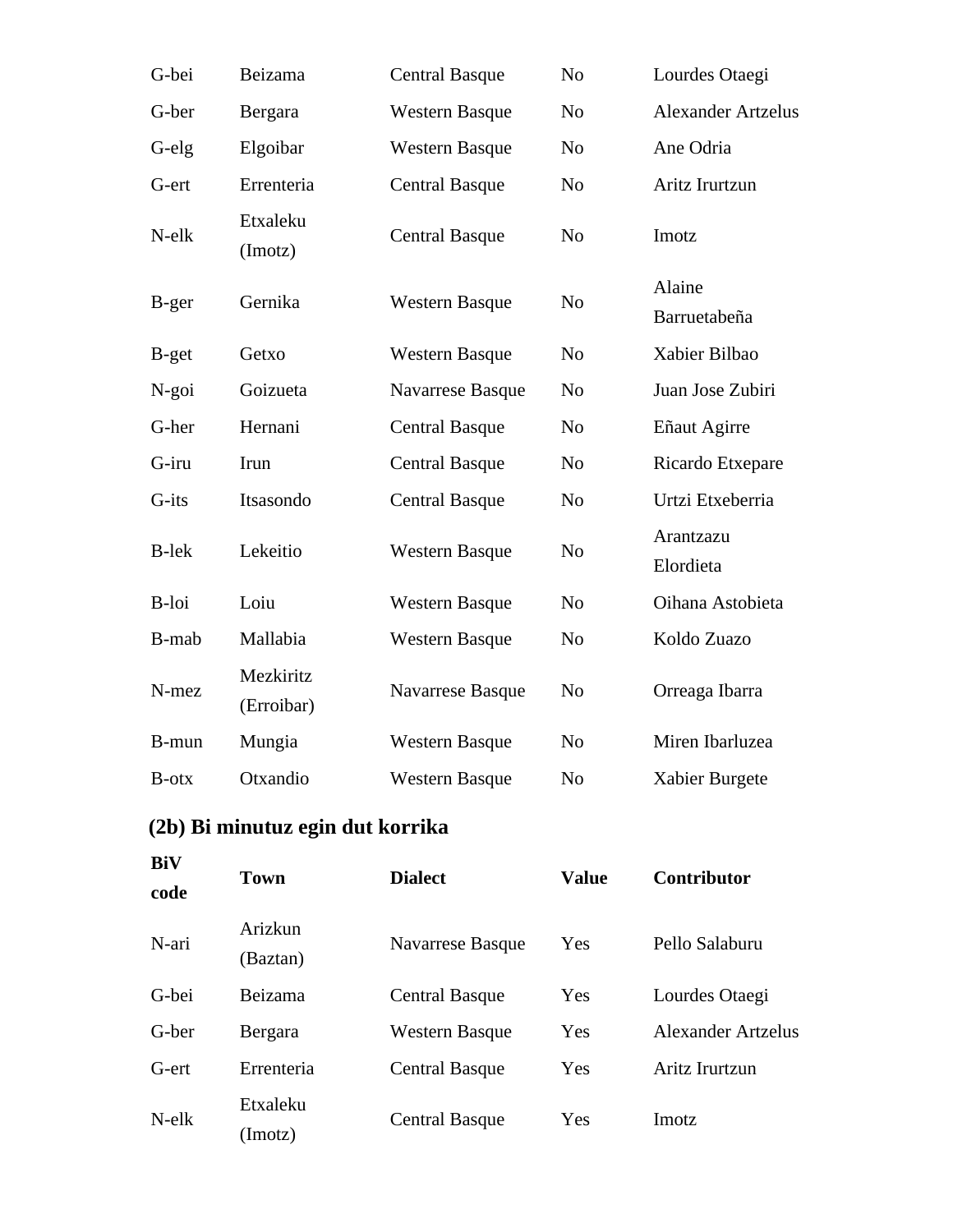| G-her        | Hernani                 | <b>Central Basque</b>          | Yes            | Eñaut Agirre           |
|--------------|-------------------------|--------------------------------|----------------|------------------------|
| G-iru        | Irun                    | <b>Central Basque</b>          | Yes            | Ricardo Etxepare       |
| G-its        | Itsasondo               | <b>Central Basque</b>          | Yes            | Urtzi Etxeberria       |
| L-lar        | Larresoro               | Navarrese-<br>Lapurdian Basque | Yes            | Céline Mounole         |
| B-loi        | Loiu                    | <b>Western Basque</b>          | Yes            | Oihana Astobieta       |
| NB-ora       | Oragarre                | Navarrese-<br>Lapurdian Basque | Yes            | Itxaro Borda           |
| N-orb        | Orbaizeta               | Navarrese Basque               | Yes            | Iñaki Camino           |
| Z-urd        | Urdiñarbe               | Zuberoan Basque                | Yes            | Maider Bedaxagar       |
| L-zib        | Ziburu                  | Navarrese-<br>Lapurdian Basque | Yes            | Maitena Duhalde        |
| A-ara        | Aramaio                 | <b>Western Basque</b>          | N <sub>o</sub> | Txipi Ormaetxea        |
| N-arb        | Arbizu                  | Navarrese Basque               | N <sub>o</sub> | Juanjo Olasagarre      |
| B-art        | Artea                   | <b>Western Basque</b>          | N <sub>o</sub> | Igor Estankona         |
| G-elg        | Elgoibar                | <b>Western Basque</b>          | N <sub>o</sub> | Ane Odria              |
| B-ger        | Gernika                 | <b>Western Basque</b>          | N <sub>o</sub> | Alaine<br>Barruetabeña |
| B-get        | Getxo                   | <b>Western Basque</b>          | N <sub>o</sub> | Xabier Bilbao          |
| N-goi        | Goizueta                | Navarrese Basque               | N <sub>o</sub> | Juan Jose Zubiri       |
| <b>B-lek</b> | Lekeitio                | <b>Western Basque</b>          | N <sub>o</sub> | Arantzazu<br>Elordieta |
| B-mab        | Mallabia                | <b>Western Basque</b>          | N <sub>o</sub> | Koldo Zuazo            |
| N-mez        | Mezkiritz<br>(Erroibar) | Navarrese Basque               | N <sub>o</sub> | Orreaga Ibarra         |
| B-mun        | Mungia                  | <b>Western Basque</b>          | N <sub>o</sub> | Miren Ibarluzea        |
| <b>B-otx</b> | Otxandio                | <b>Western Basque</b>          | No             | Xabier Burgete         |